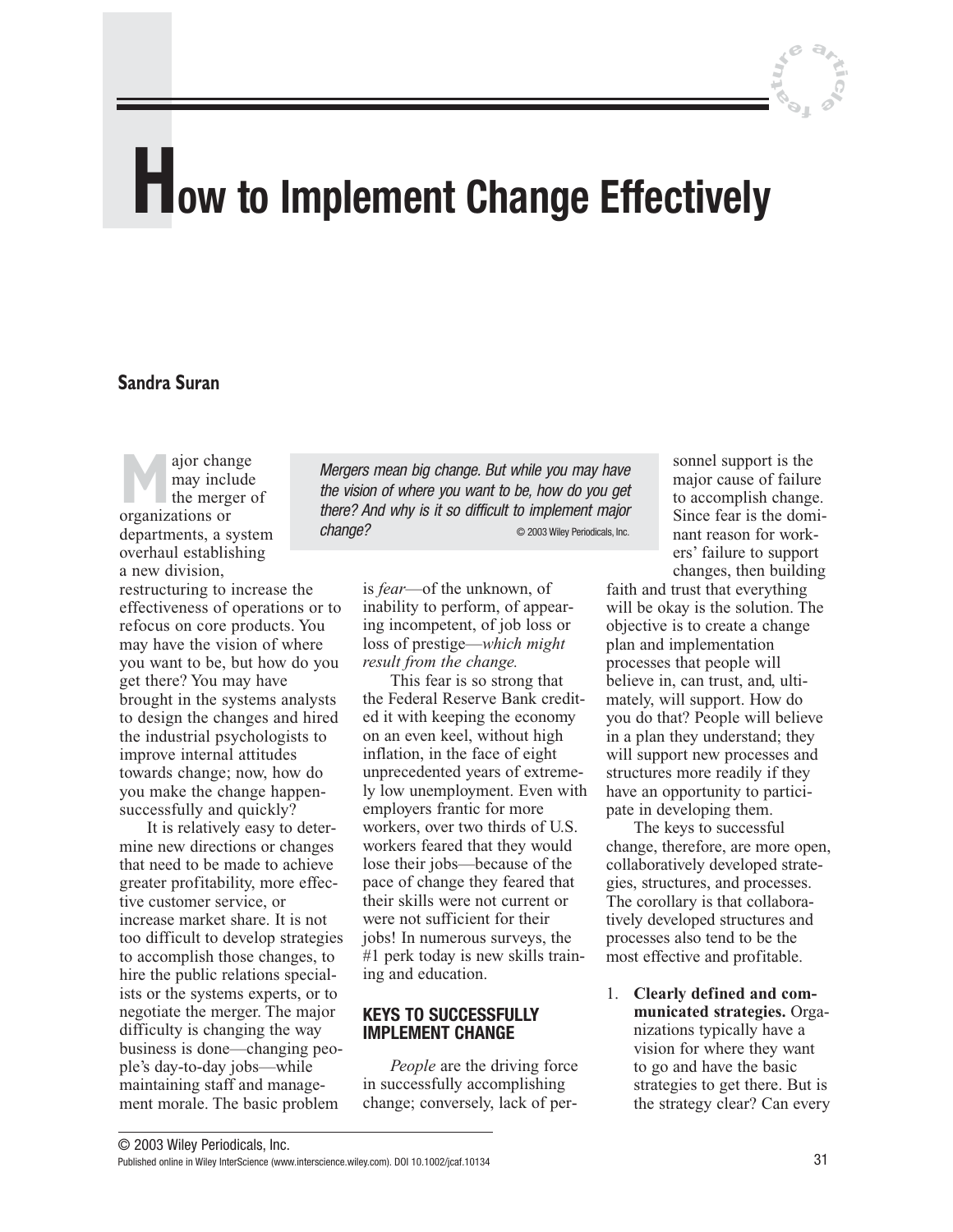group and department within the organization understand it? Does every individual understand the effect of the strategies on their group and on their individual job? An overwhelming percentage of workers, including middle management, usually do not clearly understand what will happen, and fear sets in. Do all workers understand what will happen during the transition process and what will be expected of them? Employees fear that the transition will bring chaos and sudden disruption of their routine. They fear that they

won't be able to do what is expected of them, that their jobs will become overwhelming, or that they will lose their jobs. So a clearly communicated, detailed strategy that links all parts of the organization will help to allay fear of the unknown.

2. **Effective organizational structure.** Most management groups don't consider the impact that their current organizational structure will have on the desired change. Typical command and control structures do not foster interchange and collaboration. Even newer, teambased structures promote competition and protectionist attitudes around the team, rather than shared information and innovations across all teams.

For example, consider a construction company that is structured around independent, empowered, ongoing teams. Each team has its own sales staff, customer service representatives, project managers, carpenters and

electricians, and support personnel. The workers are extremely loyal, feel valued, and enjoy working in teams. Although a few seasoned teams were financially successful, most teams lost money the last few years. The reason being that there is no structure and few processes for sharing information across team lines information about the performance or problems with new materials, good or bad experiences with alternative suppliers, or warranty debacles. The same expensive mistakes are made repeated-

Effective processes lead to trust and without trust, change can never be successfully accomplished.

> ly, each time by a different team. Obviously, Knowledge Management (KM) processes are needed, but structural changes need to be made first or the KM processes will not be effective.

3. **Effective processes, including communication processes.** Twenty years ago people believed that process got in the way of accomplishment—they equated process with "bureaucracy." Today most managers understand that effective processes are empowering. Effective processes provide assurance to workers at every level that there is a way to get their ideas for changes objectively considered, to assure that approved changes are implemented, and to openly communicate new issues and changes. Effective processes

lead to trust—and without trust, change can never be successfully accomplished.

#### **HOW TO ACHIEVE EMPLOYEE BUY-IN**

A comprehensive strategy, effective structure, and processes lay the foundation for successful change. Now, how do you gain employee faith and trust (a.k.a. "buy-in")?

- 1. **Convince employees of the need for change.** How? Good information and open, forthright communication presented frequently, dramatically, and graphically. Provide information to make the need for change real, personal, and critically important for the future success of the company to each employee. If there isn't a way to describe the need for change in ways that will inspire and motivate every employee group, then there hasn't been sufficient analysis of the benefits and issues related to the change.
- 2. **Listen to employee concerns and needs;** help disparate employee groups to understand the concerns and needs of others (in other words, link the groups).
	- a. Do surveys of employee attitudes. Use both quick, simple questionnaires and extensive ones, depending upon the use and the audience. Publish the results, analysis and implications. *Caveat: Be very careful of the timing, nature, and participants for*

*each group of questions. You should be relatively*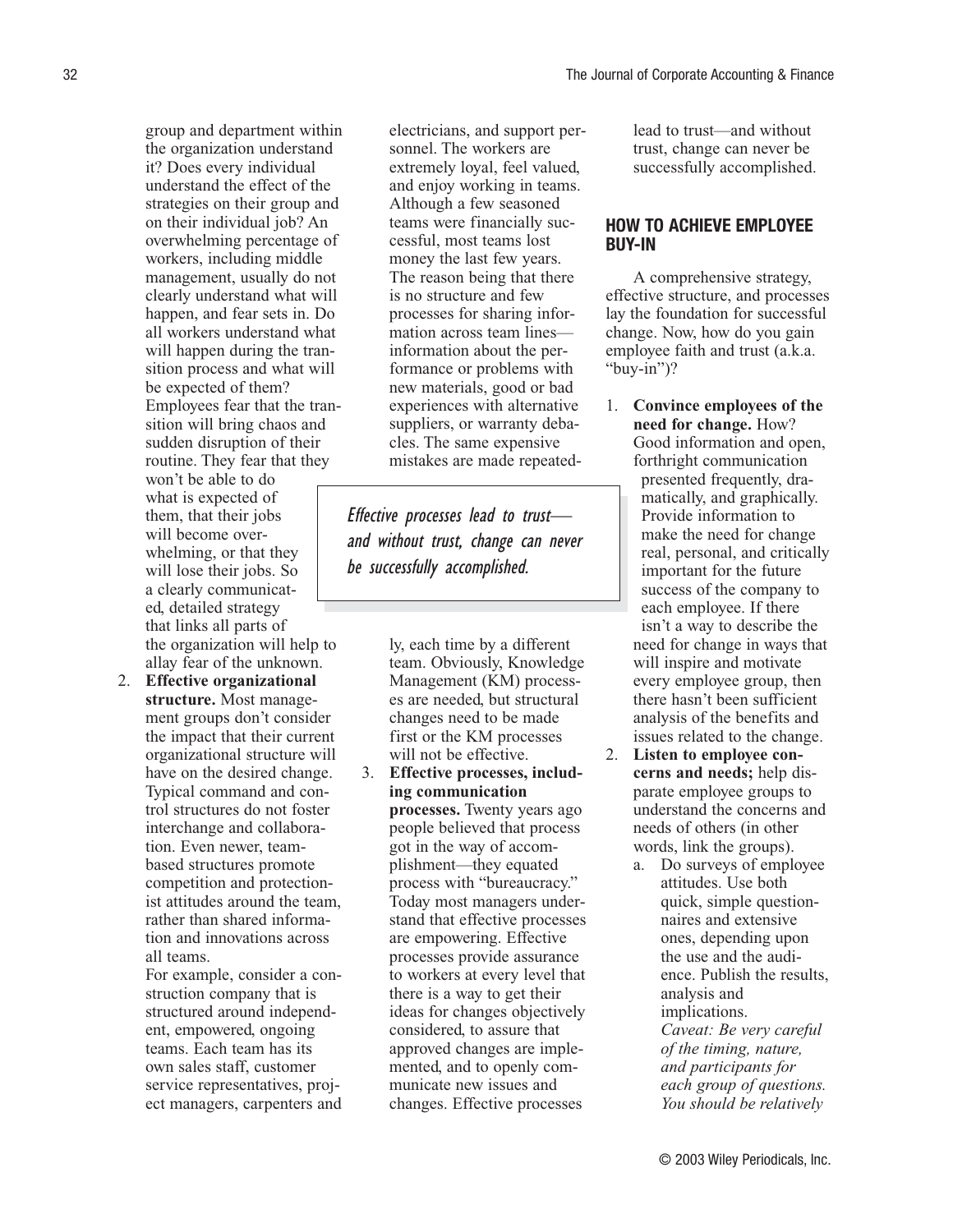|                         | Change Plan-Expansive Process: Summarize Needs, Design Solution, Prepare Detailed Operations Plan |                                                              |                                                                                                             |                                                                            |                                                                                          |                                                                                               |                                                                                                |                                                                                                            |                                                                            |                                                |                                                    |                                            |
|-------------------------|---------------------------------------------------------------------------------------------------|--------------------------------------------------------------|-------------------------------------------------------------------------------------------------------------|----------------------------------------------------------------------------|------------------------------------------------------------------------------------------|-----------------------------------------------------------------------------------------------|------------------------------------------------------------------------------------------------|------------------------------------------------------------------------------------------------------------|----------------------------------------------------------------------------|------------------------------------------------|----------------------------------------------------|--------------------------------------------|
| Phase Title             |                                                                                                   | Determine Major Problems and Needs<br><b>PHASE A</b>         |                                                                                                             |                                                                            | <b>Develop Alternative Solutions</b><br>Refine/Expand Problems<br><b>PHASE B</b>         |                                                                                               |                                                                                                | Develop Expanded Picture of Solution; Assess<br>Alternatives<br><b>PHASE C</b>                             |                                                                            |                                                | Develop Detailed Operations Plan<br><b>PHASE D</b> |                                            |
| Timeline                |                                                                                                   | 11/15/01 - 4/30/02                                           |                                                                                                             |                                                                            | $3/1/02 - 6/30/02$                                                                       |                                                                                               |                                                                                                | $6/1/02 - 8/31/02$                                                                                         |                                                                            |                                                | $9/1/02 - 12/31/02$                                |                                            |
| Process<br><b>Steps</b> | Assessment<br><b>Needs</b>                                                                        | Summarize<br>Document<br>and                                 | Discussion and<br>Debate                                                                                    | Assessment<br><b>Needs</b>                                                 | <b>Document</b> and<br>Summarize                                                         | and Debate<br>Discussion                                                                      | Assessment<br><b>Needs</b>                                                                     | Document and<br><b>Summarize</b>                                                                           | and Debate<br>Discussion                                                   | Assessment<br><b>Needs</b>                     | Document and<br>Summarize                          | Discussion and<br>Debate                   |
| Process<br>Dates        | 11/15/01 - 1/31/02                                                                                | $1/20 - 2/15$                                                | 4/30<br>$1/25 -$                                                                                            | $3/1 - 4/15$                                                               | $5/1 - 6/15$                                                                             | 5/20 - 6/30                                                                                   | $5/20 - 7/15$                                                                                  | $7/15 - 8/15$                                                                                              | $6/15 - 8/31$                                                              | $8/15 - 12/1$                                  | $9/15 - 12/31$                                     | $9/15 - 12/31$                             |
| Process<br>Tasks        | nterviews & data<br>problems and<br>collection-<br>solutions                                      | problems and<br>Summarize<br>suggested<br>solutions<br>major | problems and<br>questions to<br>issues and<br>Determine<br>suggested<br>solutions<br>research<br>additional | Interviews & data<br>of sesuodse.<br>collection-<br>suggested<br>solutions | collected; revise<br>ssues and data<br>Summarize<br>and expand<br>suggested<br>solutions | questions to<br>research on<br>Determine<br>ssues and<br>suggested<br>solutions<br>additional | nterviews & data<br>urther define<br>solutions and<br>collection-<br>alternatives<br>suggested | accumulate data;<br>ransition outline<br>implementation<br>solution details;<br>alternatives;<br>Analyze & | alternatives,<br>& transition<br>solution<br>details,<br>Assess<br>outline | Accumulate<br>data                             | operations plan;<br>transition plan<br>Detailed    | revise operations<br>Assess/<br>olan       |
| Participants<br>Guide;  | Major Stakeholders<br>Small Core Team;                                                            | Consultant/<br>Coordinator                                   | Mgmt Group &<br>Team Meetings;<br>Survey                                                                    | stakeholder<br>ExecComm,<br>Core Team;<br>expanded<br>group                | Consultant/<br>Coordinator                                                               | Mgmt Group;<br>Meeting and<br>Retreat                                                         | <b>Stakeholders</b><br>Committee;<br>Executive                                                 | Consultant/<br>Coordinator                                                                                 | Special<br>Teams; Major<br>Retreat                                         | Mgmt Group;<br>Specialists<br>Company-<br>wide | Consultant/<br>Coordinator                         | Mgmt Group;<br>Special<br>eams <sup></sup> |

*certain that you know at least the general direction of attitudes before doing surveys and publishing results.*

- b. Utilize agendas and meeting summaries to ensure that there will be positive progress from each discussion or meeting and distribute the meeting summaries to communicate the results to other groups. Crosscommunication of knowledge and progress is critical for building momentum, breaking down organizational silos, and creating a new environment of openness.
- c. Coach leaders in effective listening and diagnostic questioning to foster an environment of openness and trust to elicit and promote the best ideas for accomplishing changes.
- 3. **Involve employees in a meaningful way** in developing the plans for change and for implementation. The only way to make new concepts for management and collaboration happen, the only way to accomplish change is to *train while doing* real tasks, use the new ways of relating and testing new processes while working on real projects, try new roles and structures while developing detailed plans. These steps will help move the majority of the employees who are unsure, fearful that the change may not happen or hopeful that it won't happen. These steps will reinforce the fact that their leaders and their friends support the change and are participating in making it happen.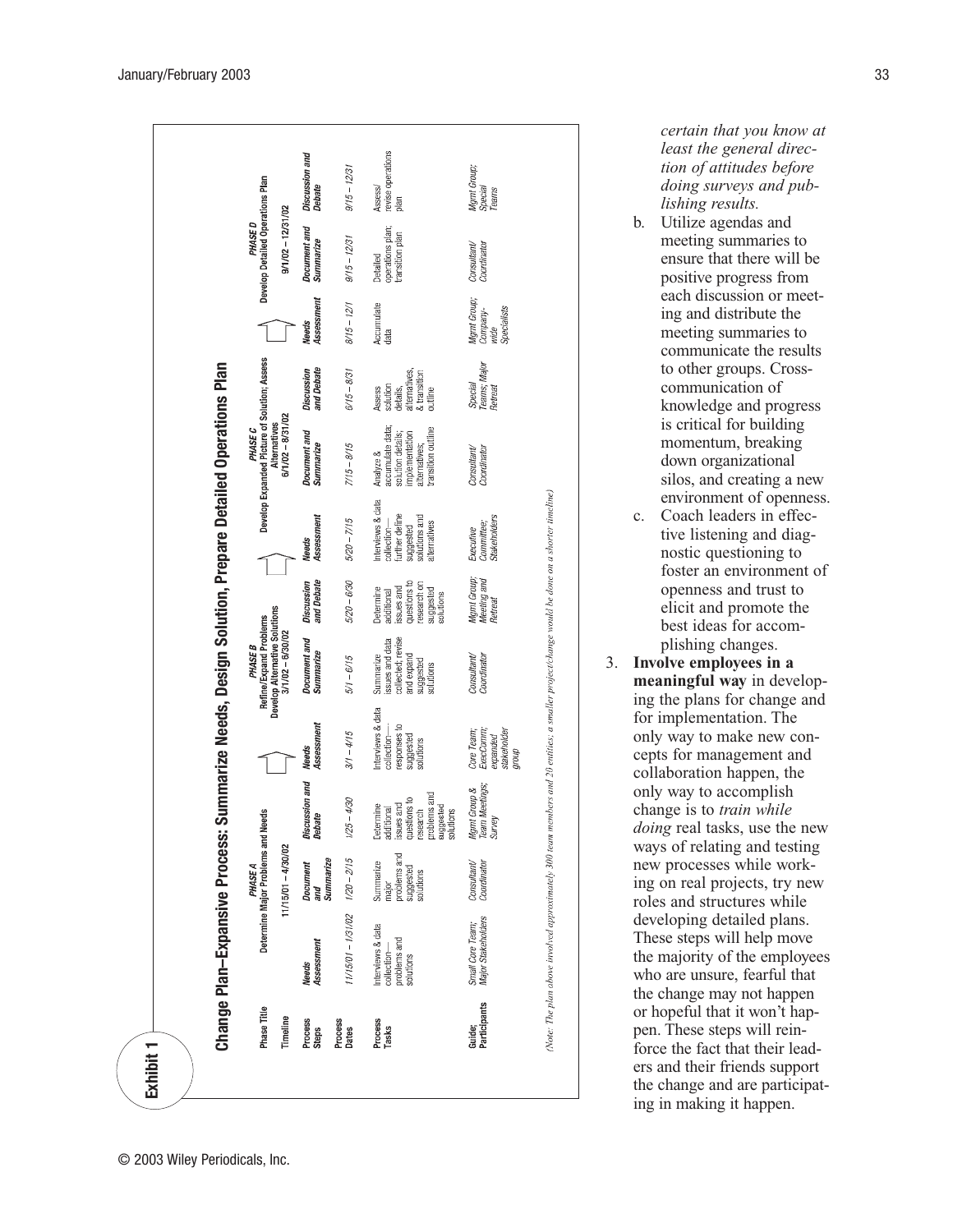Here are some tools to communicate progress and help to build positive momentum:

- a. Develop an overall Change Plan, showing the phases to completion of the project (See Exhibit 1, Expansive Process).
- b. Use Project software to show progress steps; update the chart on a regular basis (perhaps semi-monthly). Post the chart in workrooms or hallways.
- c. Develop project benchmarks; discuss progress toward each benchmark at planning and employee meetings, and in newsletters.
- d. Use employee interest groups, dialogue sessions, and interviews to determine attitudes towards change (see Exhibit 2), to discuss issues and problems related to changes at various stages of planning and implementation. Also use the groups to provide project status reports and obtain feedback.
- e. Listen for and openly communicate similarities between group attitudes; play down differences, play up positives and similar positions.
- f. Provide team-wide and cross-organizational social/change events. Use the events to celebrate progress and to foster cross-organizational communication. As employee groups begin making changes, reinforce the new processes and collaboration by rewarding even the first small efforts: (a) *immediately approve* well researched and analyzed, team-developed solutions; and (b) *visibly display successes* for all employee groups to see the recognized successes of others.

An iterative process (as described in steps d and e) is an excellent way of involving employees, expanding the circle of involved people, reinforcing the similarity of attitudes rather than differences, and communicating the similar

positions, issues, and needs of groups to one another. An iterative process helps to *link* people, to bring them together and thereby assure successful change. (See again Exhibit 1, Expansive Process; and Exhibit 3, Implementation Approach.)

4. **Communicate the plan, the rationale for the plan, and the strong belief in the plan by upper management and leaders** representing all segments of the organization. Leaders should visibly recognize and celebrate progress in planning and implementation, especially where decisions and approaches may not have been unanimous. This is critical to convert those who may be "on the fence."

#### **TRAPS THAT SABOTAGE CHANGE: WAYS TO AVOID THEM**

1. **The problem with troublemakers is that you really can't (and shouldn't) avoid them.** Frequently the root of their concerns is shared by many others throughout the organization. The "trouble-

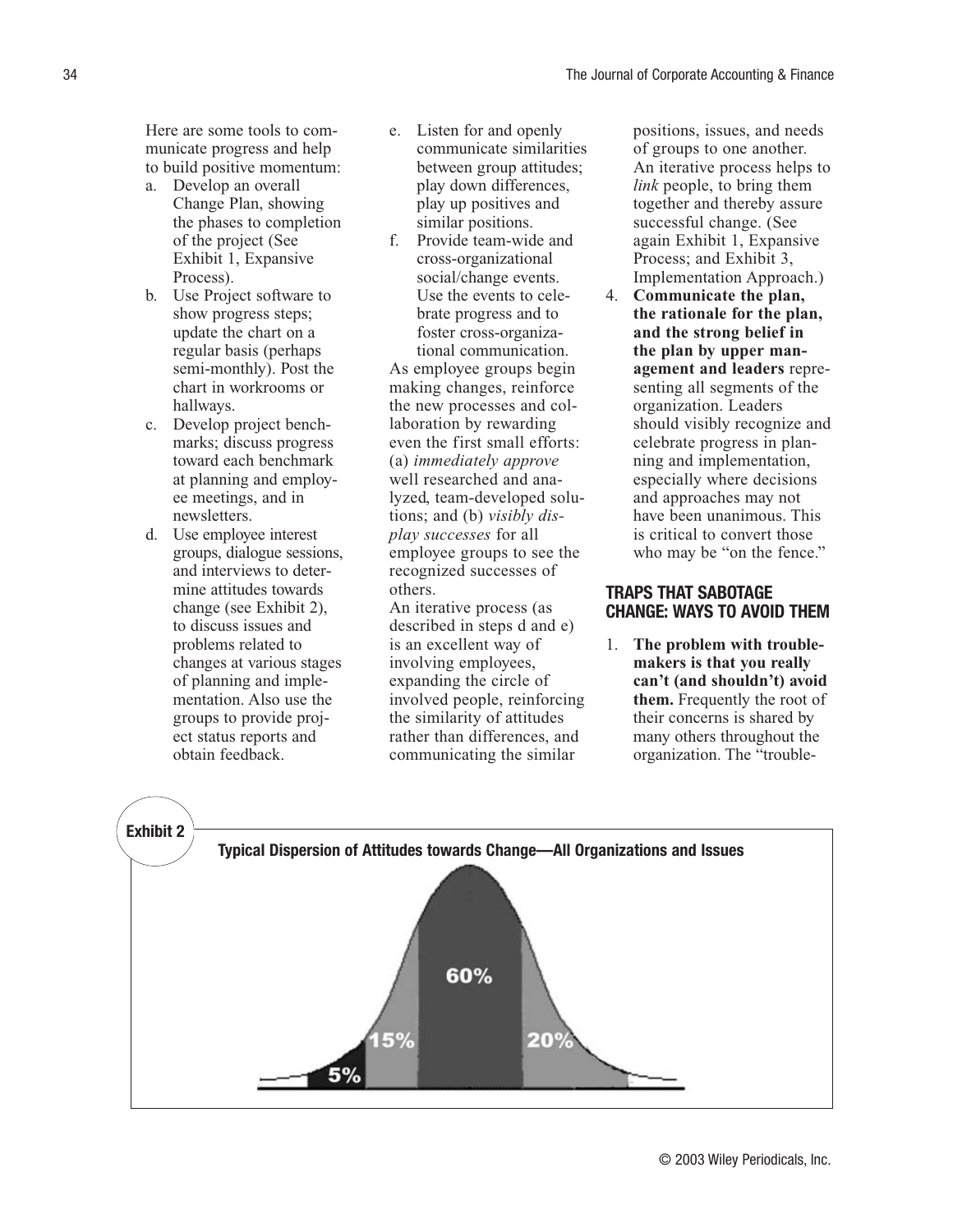## **Exhibit 3**

#### **Approach to Implementation**

In a typical change project, the number of strategies and steps appears formidable.

Utilizing a process-focused approach will make implementation of any plan faster, easier, more effective, and more likely to gain support of "the troops."

- 1. Determine urgent, immediately needed steps (limit to 4–6).
- 2. Strategy session to develop overall, linked plan with timelines for each urgent step. Include all affected leaders (executive team, group leaders, division managers).
- 3. Appoint "Coordinator" for each urgent step. Coordinator assures steps are taken and reports progress to core leadership group.
- 4. Accumulate other strategies/steps. Prioritize as A (high priority), B, or C (not a high priority).
- 5. Determine strategies/steps that can be quickly accomplished (whether A, B, or C). Assign responsibilities.
- 6. Establish preliminary desired completion date for each strategy/step.
- 7. Code strategies/steps for important links to other strategies/steps.
- 8. Assign person to each "A" strategy; empower them to research and select appropriate cross-department team.
- 9. Publish/publicly display entire plan in summarized format with leaders, major phases, and target dates.
- 10. Teams develop detailed implementation plans; work to complete assigned strategy (including other linked strategies/steps where appropriate) by target date. Develop process for revising target dates, if necessary, based upon detailed plans.
- 11. Core leadership group tracks progress of teams. Develop spreadsheet grid with major steps for each team, original target dates compared to revised/actual completion dates.
- 12. Develop similar spreadsheet format with detailed steps, assigned responsibilities, and target dates for use by each team.
- 13. Develop process for publishing/publicly displaying progress to all affected personnel.

makers" are usually just more direct, more overt, and, yes, willing to be more disruptive than others. You enter a trap if you ignore or attempt to destroy "troublemakers." Like martyrs, they gain more power from each attack. Worse, you may be missing a chance to learn about a significant issue or problem that, once fixed, could improve the organization or protect it from a critical flaw.

*How do you disarm "troublemakers"?* Pick the brightest, most articulate "troublemaker" leaders. Appoint them to an important change team, one that has good leadership.

Openly *listen* to the "troublemakers" because: (a) You may learn about issues that will help you to build a better plan. (b) Listening and involving "troublemakers" takes some of their ammunition—the perception that management doesn't want to listen and doesn't understand. (c) Not infrequently, once these articulate leaders are heard and become part of the process, they may become very effective lieutenants in the change process.

2. **Don't be fooled by what appears to be the majority** **opinion.** Funny thing—the most vocal critics almost always represent only about 5 percent of the population group.

*How to disarm the vocal minority?* Develop hard data about what the real majority thinks. Then, communicate the results loudly! The methods of developing hard data depend upon the situation, the organization culture, and the depth of the problem. You can use focus groups, brown bag sessions, interviews, or surveys (group or organizationwide). Document them carefully and distribute the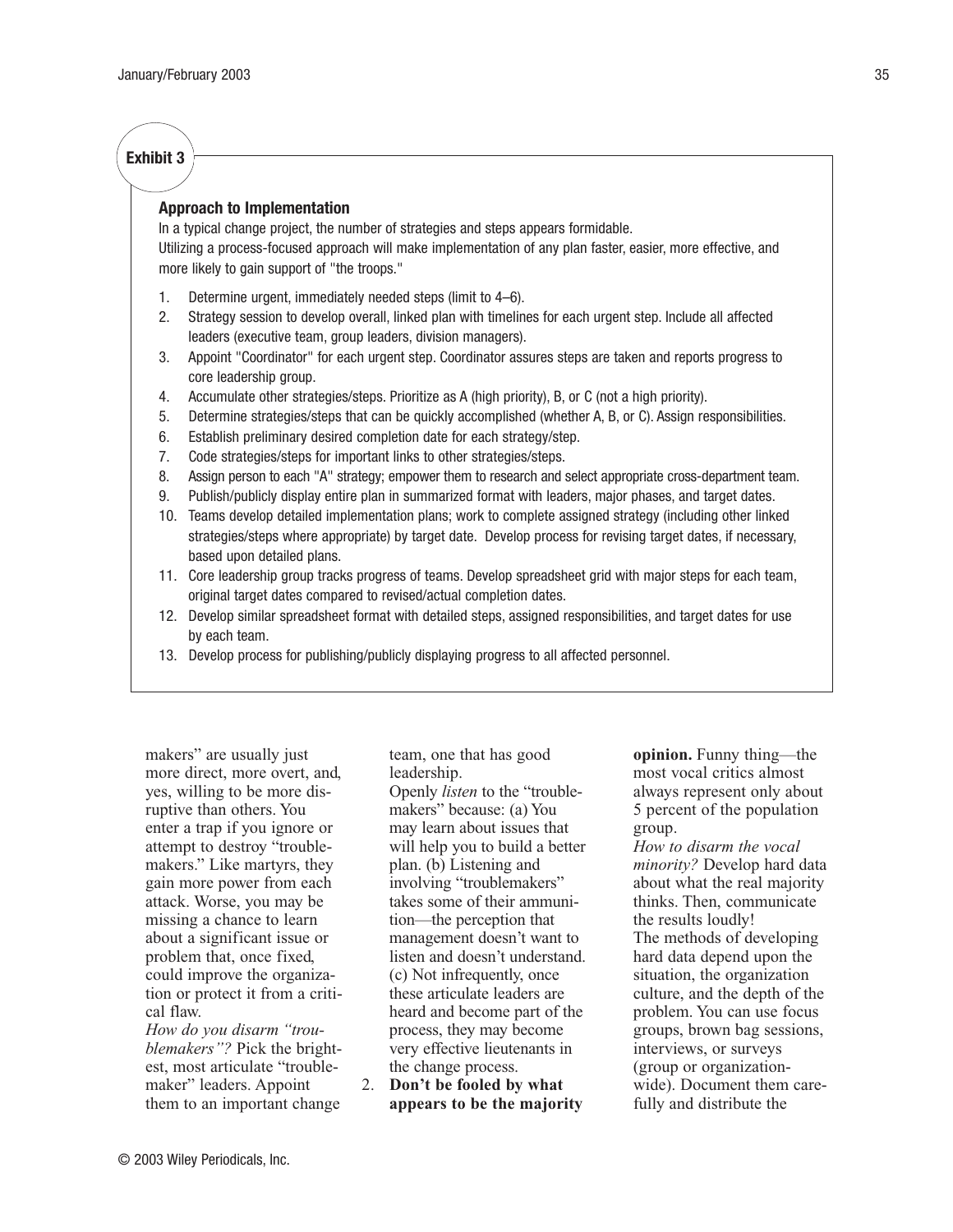#### **Exhibit 4**

**Traps that Sabotage Change**

- The problem with troublemakers is that you can't (and shouldn't) avoid them.
- Don't be fooled by what appears to be the majority opinion.
- Leaders believe they need consensus or majority "buy-in" before they begin major changes.
- Company "Politics" inhibits sharing and trust—and prevents meaningful change.
- Differences always appear larger than they are.
- Neither "top down" nor "bottom up" work when implementing change

results as part of the overall communication plan.

3. **The leaders must be totally on board first.** Everyone knows this. But frequently CEOs hold back their full endorsement and visible leadership waiting for a consensus or a mandate. It doesn't happen. Waiting for an approach that makes everyone happy dilutes the strategy so much that it does not effectively accomplish the desired change. Then everyone blames the strategy, which usually isn't the problem. *How to move forward when*

*it appears that only a minority supports the change.* Build a change structure that includes leaders from every major constituency—form a core planning team representing core constituencies (include leaders from all levels of the organization) with varying views, but positive attitudes towards change. Use the core team to develop the initial structure, processes, and communication strategies. Use them to monitor progress and attitudes. Obtain feedback from them on possible solutions. Make their

involvement, contributions, and support very visible. The old bell curve is really true of attitudes toward change. Typically, 20 percent of people in any population or group are immediately supportive of positive, beneficial change. There are 60 percent who are more cautious, and the remaining 20 percent dislike change intensely, will fight it, and try to sabotage it. Once the cautious 60 percent understand the change, realize that it may have major long-term benefits, understand the obstacles and difficulties to be overcome, and see people they respect supportive of the change, they will support the change plan. When the 20 percent who dislike change realize that 80 percent of the organization is on board and that they will be left behind, most of them (usually about 15 percent) will grudgingly give in and join the 80 percent—even on work teams. The remaining 5 percent or so (I have never seen it higher than 8 percent) will never be supportive and will work to undermine the change as long as

they are in the organization or community. The problem is that the 20 percent negative minority group (or 5 percent major opposition) is always the most vocal. I have seen many situations in which this negative minority group convinced their leaders (and everyone else) that they are the majority. If the leaders are afraid to move until they sense consensus, beneficial changes will never occur—to the detriment of the entire organization. The critical (and courageous) action that leaders must take is to move ahead with the 20 percent vanguard, while taking steps to prove that the opposition is only a small minority and providing substantive information to the cautious 60 percent majority.

4. **The political environment and past history inhibits sharing and trust.** "Politics" fosters fear of change in most organizations. Employees think may things, including: "If it doesn't work, someone will be blamed. Those who are on the 'inside' will see that those who aren't get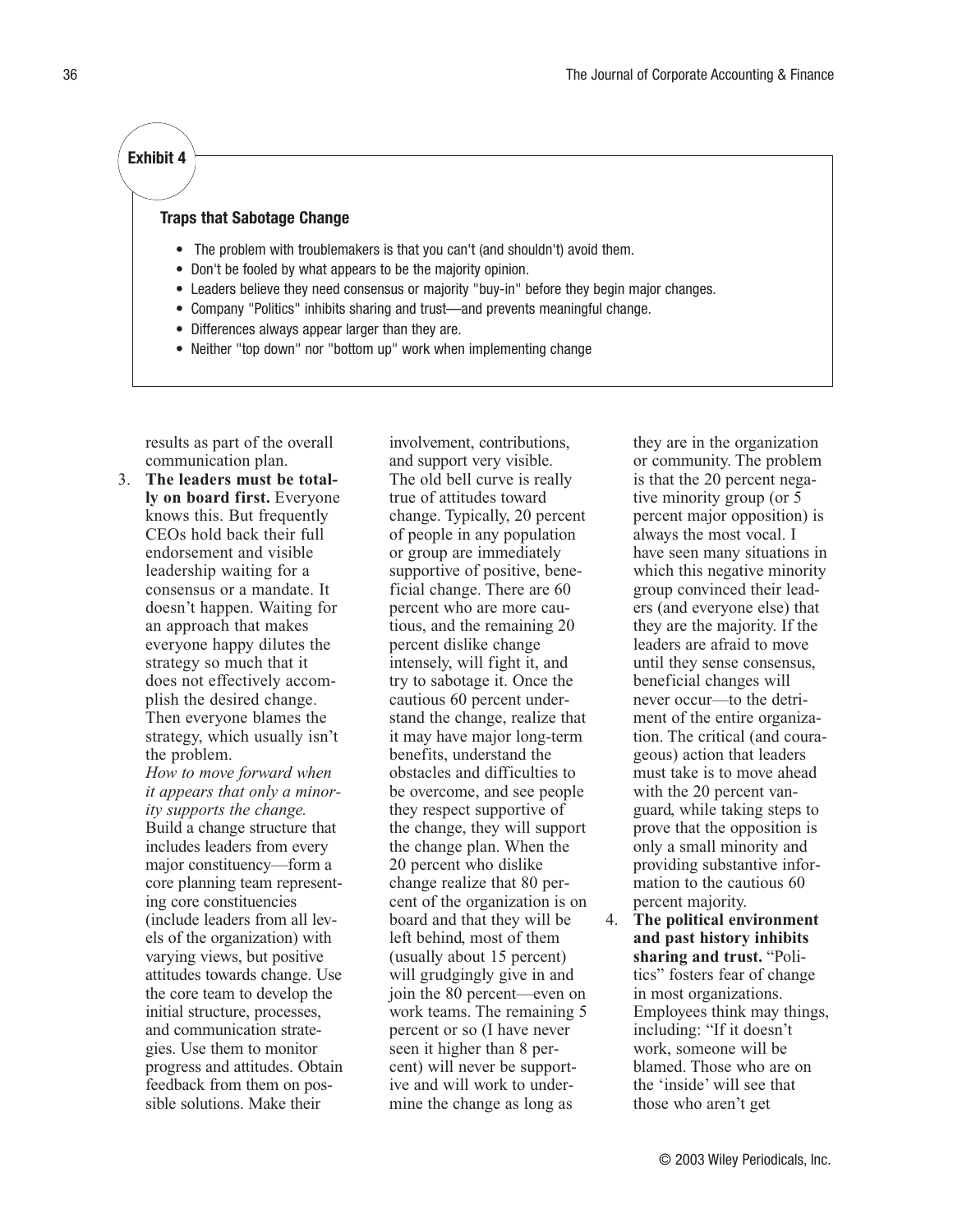blamed." "Needed changes haven't been successful in the past, why will this time be different?" "Those in power don't want to risk their positions; they won't do what it takes to make this work." There are many other perceptions usually extant that protect the status quo and inhibit change.

*How to reverse this self-perpetuating environment?* A catalyst is needed to turn around this self-fulfilling and destructive cycle. But the tendency in most organizations is to say, "We have talented and smart people here. We can do this ourselves." Change, almost by definition, is difficult if not impossible to implement without a catalyst from outside the organization to "open up" the organization and break the negative perception of change cycle. An outside person can serve as a buffer to receive sensitive information about issues and potential pitfalls because they can objectively investigate them, summarize them, and camouflage them to protect the sources. As an independent, objective outsider, this person can facilitate the establishment of implementation structures and processes unhampered by past political issues and "sacred cows." Management can use this catalyst to establish a new, open environment and to obtain insight that might be impossible to obtain with continuing staff.

5. **Differences appear greater than they are**. Leaders hamper their ability to accomplish change by focusing on the differences of opinion or attitude rather than on the similarities. They get bogged down (and make the change much more difficult than necessary) by spending too much time trying to resolve perceived differences. Usually, differences are not as significant as they first appear. And they are usually most easily resolved in the course of planning and implementing the change. *How to avoid focusing on differences.* It seems to be human nature for people to be more alert to negatives

and differences than they are to positives and similarities. Groups will move closer together if their leaders listen for similarities and reinforce them in their issue summaries and approaches. The remaining real differences are much more easily resolved when groups realize the extent of their similar opinions. In fact, most differences disappear as people begin to understand one another's perceptions and issues.

6. **Neither "top down" nor "bottom up" are ideal ways to accomplish change.** The most effective way is a combination, utilizing the leaders' understanding of macro trends and issues to begin the change effort, reinforced by the "street level" awareness of application and operational issues that employees have at all levels of the organization. *How to assure that both management and staff levels are appropriately involved.* Use an iterative process to (a) plan, (b) assess, (c) reinforce, (d) test implement, and (e) plan the next level on an expanding process and

### **Exhibit 5**

#### **Tools for Building Momentum and Support**

- 1. Develop a Change Implementation Plan, showing Phases to Completion.
- 2. Use Project GANTT charts to show progress. Post in workrooms, hallways, and lounges.
- 3. Develop project benchmarks; discuss progress in employee meetings.
- 4. Hold employee dialogue and feedback sessions.
- 5. Develop employee surveys of issue attitudes and concerns. Publish results.
- 6. Send agendas in advance; do meeting summaries immediately after all planning and implementation sessions.
- 7. Coach leaders in effective listening and diagnostic questioning.
- 8. Communicate similarities among groups whenever there is an opportunity to do so.
- 9. Provide team and organizational social events focused on celebrating change progress.